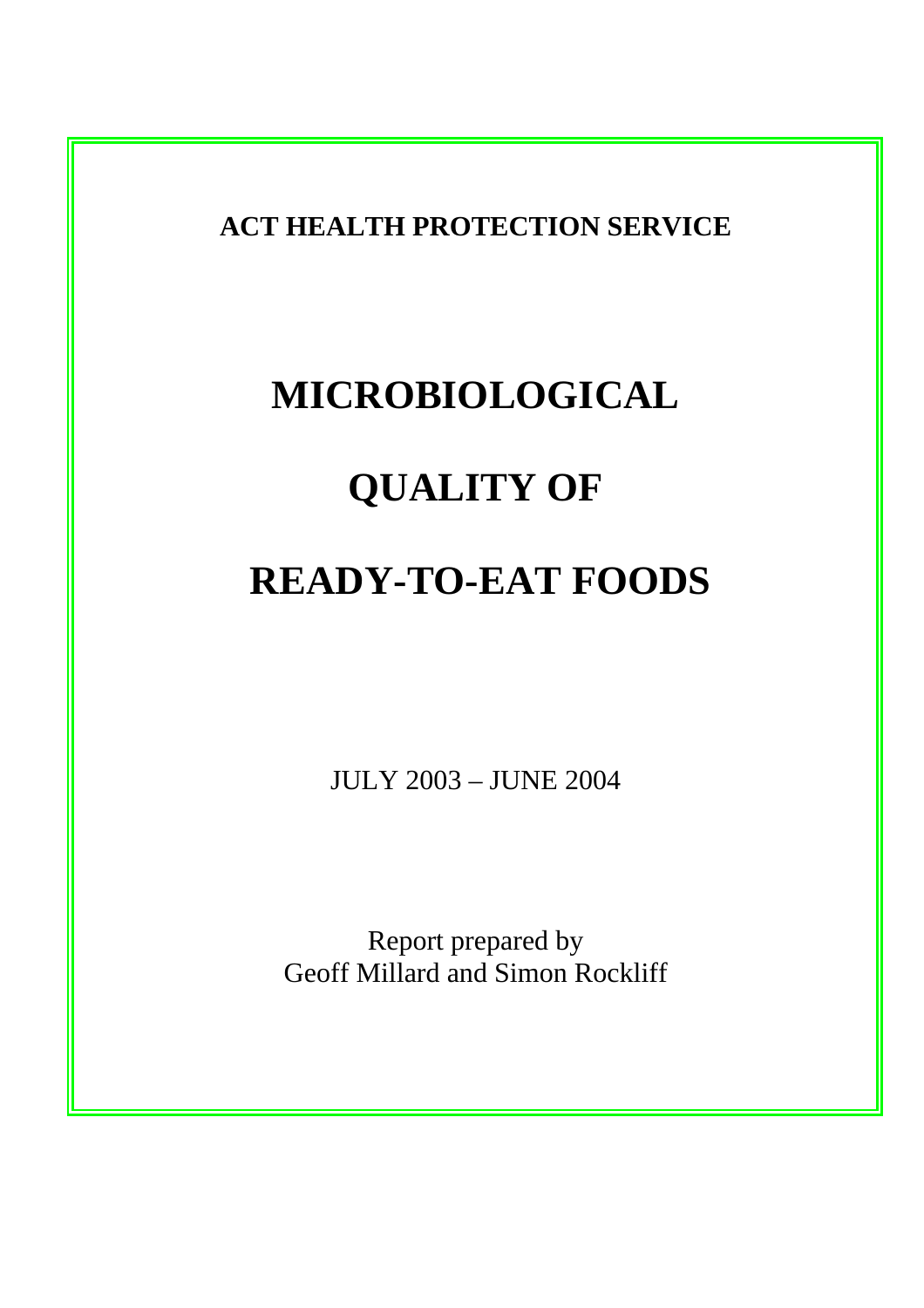# **OBJECTIVE**

- Determine the bacteriological status of ready-to-eat food products available on the ACT market.
- Determine the compliance of these products to Food Standards Australia New Zealand (FSANZ) Draft Guidelines for the Microbiological Examination of Ready-to-Eat Foods.

#### **BACKGROUND**

"Ready-to-Eat" (RTE) food is food that is ordinarily consumed in the same state as that in which it is sold or distributed and does not include nuts in the shell and whole, raw fruits and vegetables that are intended for hulling, peeling or washing by the consumers. $1$ 

Sandwiches, rolls, stir-fries, baked goods as well as various other RTE foods are widely available in approximately 450 establishments of which 250 are considered to be of higher risk. Due to the diverse nature and popularity of these foods it was considered prudent to perform ongoing surveys on these products in conjunction with the Health Protection Service Premises Auditing Program of high-risk retail, food establishments.

# **STANDARDS**

Samples collected for surveillance and monitoring purposes are often multi-component products for which there are no microbiological standards or guidelines. Interpreting the significance of the types and levels of reported microorganisms for these foods may therefore be difficult. The FSANZ Draft Guidelines for the Microbiological Examination of Ready-to-Eat Foods (the Guidelines) identify four categories of microbiological quality ranging from satisfactory to potentially hazardous. Table 1 below details the recommended guidelines. This Table reflects both the high level of microbiological quality that is achievable for RTE foods in Australia and New Zealand and also indicates the level of contamination that is considered to be a significant risk to public health.

| Table 1                           |                                               |                              |                       |                            |
|-----------------------------------|-----------------------------------------------|------------------------------|-----------------------|----------------------------|
| <b>Test</b>                       | <b>Microbiological Quality (CFU per gram)</b> |                              |                       |                            |
|                                   | <b>Satisfactory</b>                           | <b>Marginal</b>              | <b>Unsatisfactory</b> | <b>Potentially</b>         |
|                                   |                                               |                              |                       | <b>Hazardous</b>           |
| <b>Standard Plate Count (SPC)</b> |                                               |                              |                       |                            |
| Level $1*$                        | $<$ 10 <sup>4</sup>                           | ${<}10^5$                    | $\geq 10^5$           |                            |
| Level $2^*$                       | ${<}10^6$                                     | < 10 <sup>7</sup>            | $\geq 10^7$           |                            |
| Level $3*$                        | N/A                                           | N/A                          | N/A                   |                            |
| <b>Indicators</b>                 |                                               |                              |                       |                            |
| Escherichia coli                  | $\leq$ 3                                      | $3 - 100$                    | >100                  | $**$                       |
| <b>Pathogens</b>                  |                                               |                              |                       |                            |
| Coagulase positive                | ${<}10^2$                                     | $\overline{10^2 \cdot 10^3}$ | $10^3 - 10^4$         | $\geq 10^4$                |
| staphylococci                     |                                               |                              |                       | $SET + ve$                 |
| <b>Bacillus</b> cereus            | $<10^{2}$                                     | $10^2 - 10^3$                | $10^3 - 10^4$         | $\geq 10^4$                |
| Salmonella spp.                   | not detected                                  |                              |                       | detected                   |
|                                   | in $25g$                                      |                              |                       |                            |
| Listeria monocytogenes            | not detected                                  | detected but                 |                       | $\geq 10^{2 \frac{1}{10}}$ |
|                                   | in $25g$                                      | ${<}10^{2}$ #                |                       |                            |

**Table 1**<sup>1</sup>

**NOTE:** 

\*\* Pathogenic strains of *E. coli* should be absent.

SET +ve: Staphylococcus enterotoxin positive.

<sup>\*</sup>see below "Standard Plate Counts" for definition of level.

<sup>#</sup> Foods with a long shelf life stored under refrigeration should have no *L. monocytogenes* detected in 25g.

<sup>##</sup> The detection of *L. monocytogenes* in ready-to-eat-foods prepared specifically for "at risk" population groups (the elderly, immuno-compromised and infants) should also be considered as potentially hazardous.

N/A – SPC testing not applicable. This applies to foods such as fresh fruits and vegetables (including salad vegetables), fermented foods and foods incorporating these (such as sandwiches and filled rolls).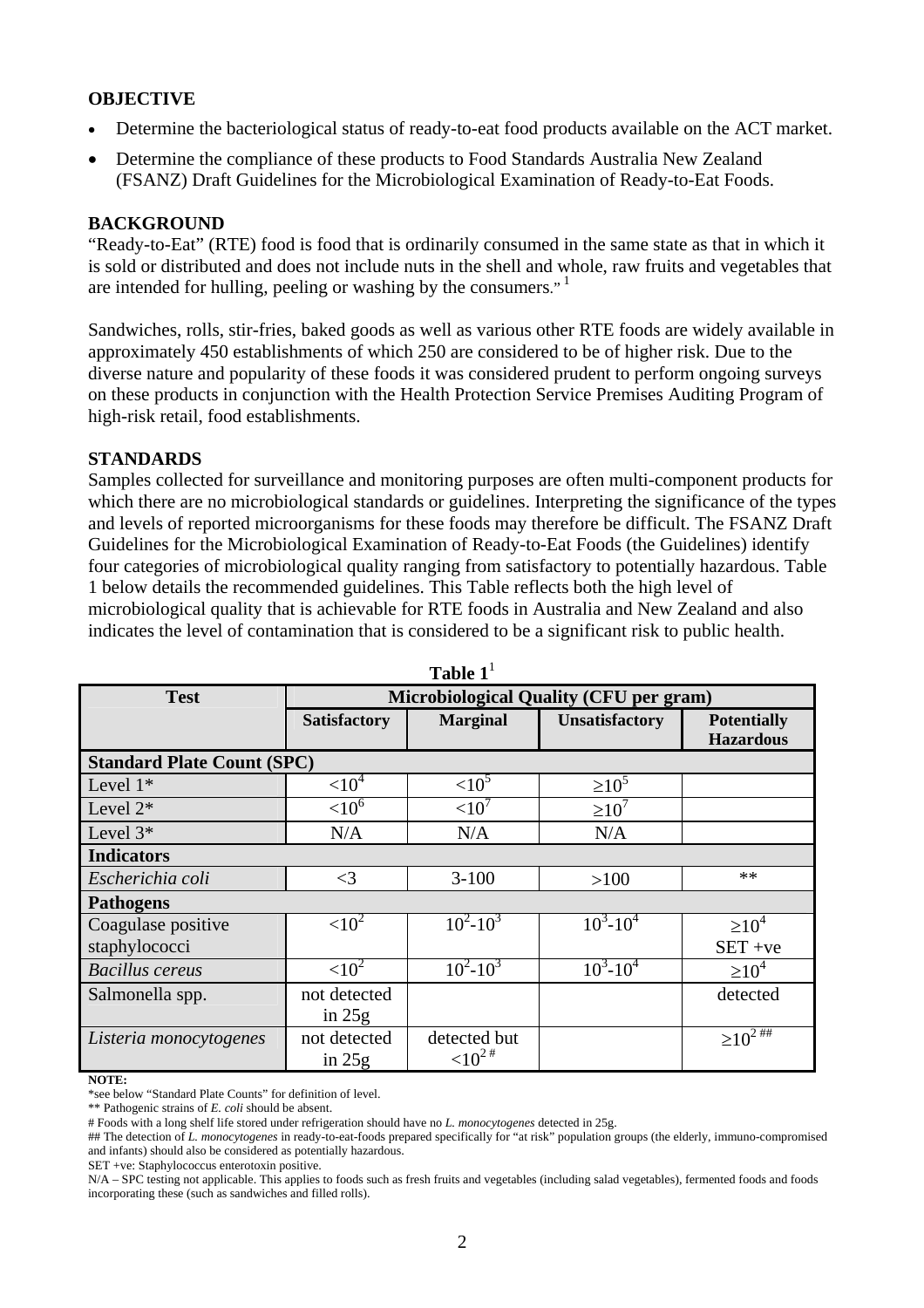# **Standard Plate Count (SPC)**

The Standard Plate Count (SPC), also referred to as the Aerobic Plate Count or the Total Viable Count, is one of the most common tests applied to indicate the microbiological quality of food. The total count of viable microbes reflects the handling/ storage history of the food. Total counts may be taken to indicate the type of sanitary control exercised in the production, transport, and storage of the food. The significance of SPC, however, varies markedly according to the type of food product and the processing it has received. When the SPC testing is applied on a regular basis it can be a useful means of observing trends by comparing SPC results over time. Three levels of SPC are listed in Table 1 based on food type and the processing/ handling the food has undergone.

Level 1 – applies to ready-to-eat foods in which all components of the food have been cooked in the manufacturing process/preparation of the final food product and, as such, microbial counts should be low.

Level 2 – applies to ready-to-eat foods which contain some components which have been cooked and then further handled (stored, sliced or mixed) prior to preparation of the final food or where no cooking process has been used.

Level 3 – SPCs not applicable. This applies to foods such as fresh fruits and vegetables (including salad vegetables), fermented foods and foods incorporating these (such as sandwiches and filled rolls). It would be expected that these foods would have an inherent high SPC because of the normal microbial flora present.

Note: An examination of the microbiological quality of a food should not be based on SPC alone. The significance of high (unsatisfactory) SPC cannot truly be made without identifying the microorganisms that predominate or without other microbiological testing.

#### **SURVEY**

This survey was conducted between the 01 July 2003 and 29 June 2004. During this period 278 samples from 74 ACT retail outlets were collected randomly by Health Protection Service Officers (HPS) and processed by Australian Capital Territory Government Analytical Laboratory (ACTGAL). The samples were collected in such a manner as to cover a wide range of the available RTE food types including salads, sushi, pies, quiches, sandwiches, noodles, pasta, meats and desserts. The SPC, *E.coli*, coagulase positive *Staphylococci* analyses assessed samples for overall hygiene quality. Where the foods contained meat/rice, other food pathogens such as *Salmonella* sp, *Listeria monocytogenes* and *Bacillus cereus* were tested. The survey collected multiple samples from single outlets and outlets were only tested once.

# **RESULTS / DISCUSSION**

# **Standard Plate Counts (SPC)**

All samples (278) were tested for SPC. The results for the samples ranged between <50 and 3,700,000,000 colony forming units per gram (cfu)/g. A total of 59 of the RTE food samples were assessed as having to comply with the Level 1 SPC criterion with counts ranging between <50 and 100,000 cfu/g. Of the 59 samples, 8 (13.6%) were in the marginal category while 51 samples (86.4%) were in the satisfactory category. There were no samples in the unsatisfactory category.

A total of 107 samples were assessed as having to comply with the Level 2 SPC criterion. The results ranged between <50 and 340,000,000cfu/g. 20 of these samples (18.7%) were in the unsatisfactory category. 15 samples (14.0%) were in the marginal category while 72 samples (67.3%) were satisfactory.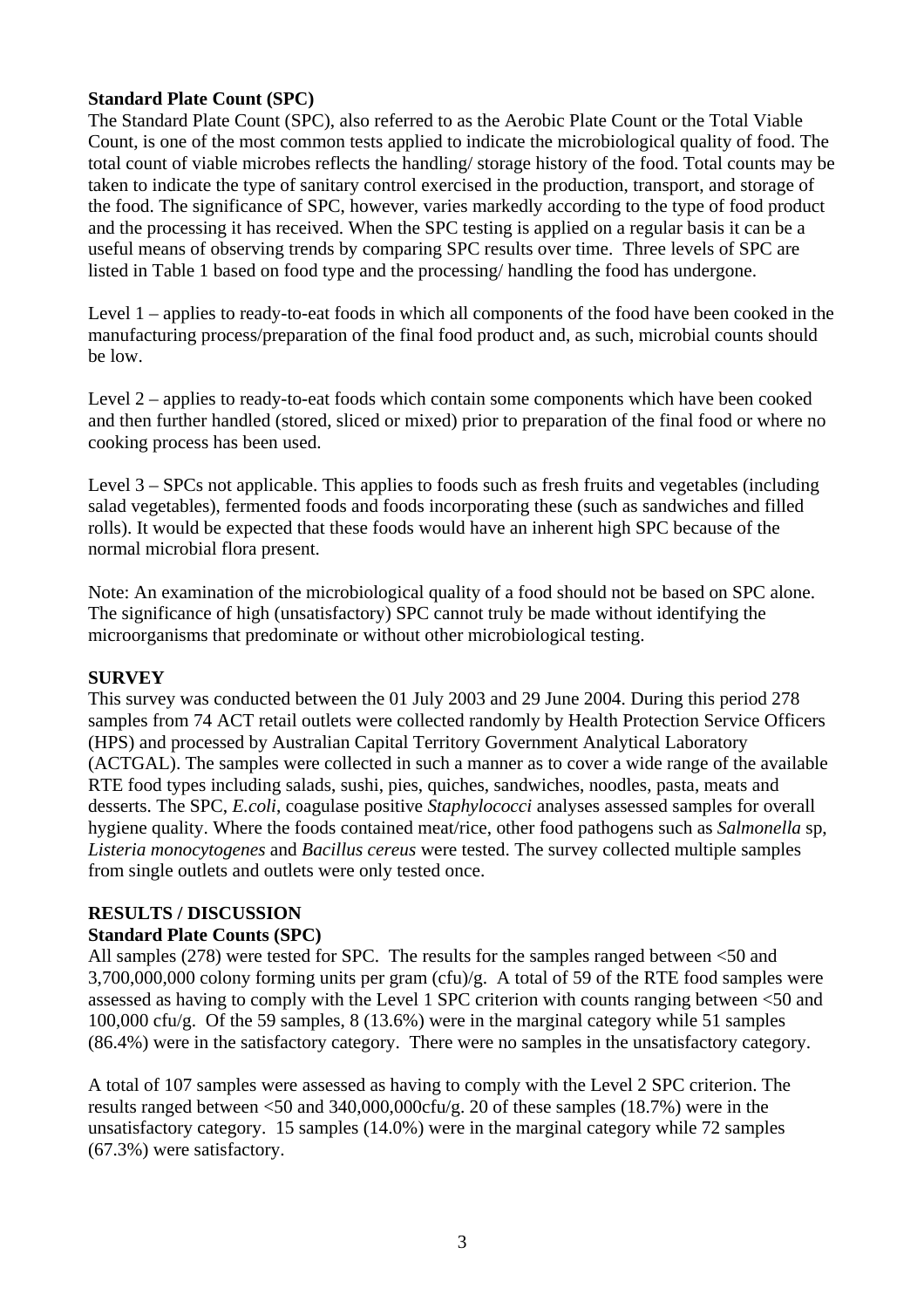A total 111 samples were assessed as having to comply with the Level 3 SPC criterion as such the SPC test is not applicable to these products. The results for these products ranged from 250 to as high as 3,700,000,000 cfu/g. This is to be expected as these foods, (mostly raw fruits and vegetables or fermented foods) would have an inherently high SPC because of their normal microbial flora.



**Figure 1.** 

# *Escherichia coli*

278 samples were tested for *E. coli*. Figure 2 represents the results for the three microbiological categories included in the Guidelines. The presence of *E. coli* in RTE foods is undesirable because it indicates that the food has possibly been prepared under poor hygienic conditions. Ideally *E. coli*  should not be detected and as such a level of <3 cfu per gram (the limit of the Most Probable Number test) has been set for satisfactory samples. 257 (92.4%) of the samples had <3 cfu/g *E.coli* and met the satisfactory criterion. There were 17 (6.1%) samples with *E. coli* in the marginal category i.e. from 3 to 100cfu/g. Levels exceeding 100 per gram are unsatisfactory and indicate a level of contamination which may have introduced pathogens or that pathogens, if present in the food prior to processing, may have survived processing.<sup>1</sup> A total of 4 (1.4%) samples had levels >100 cfu/g of *E. coli* and were considered unsatisfactory. Resamples were requested from these items. The resamples received were negative on retesting.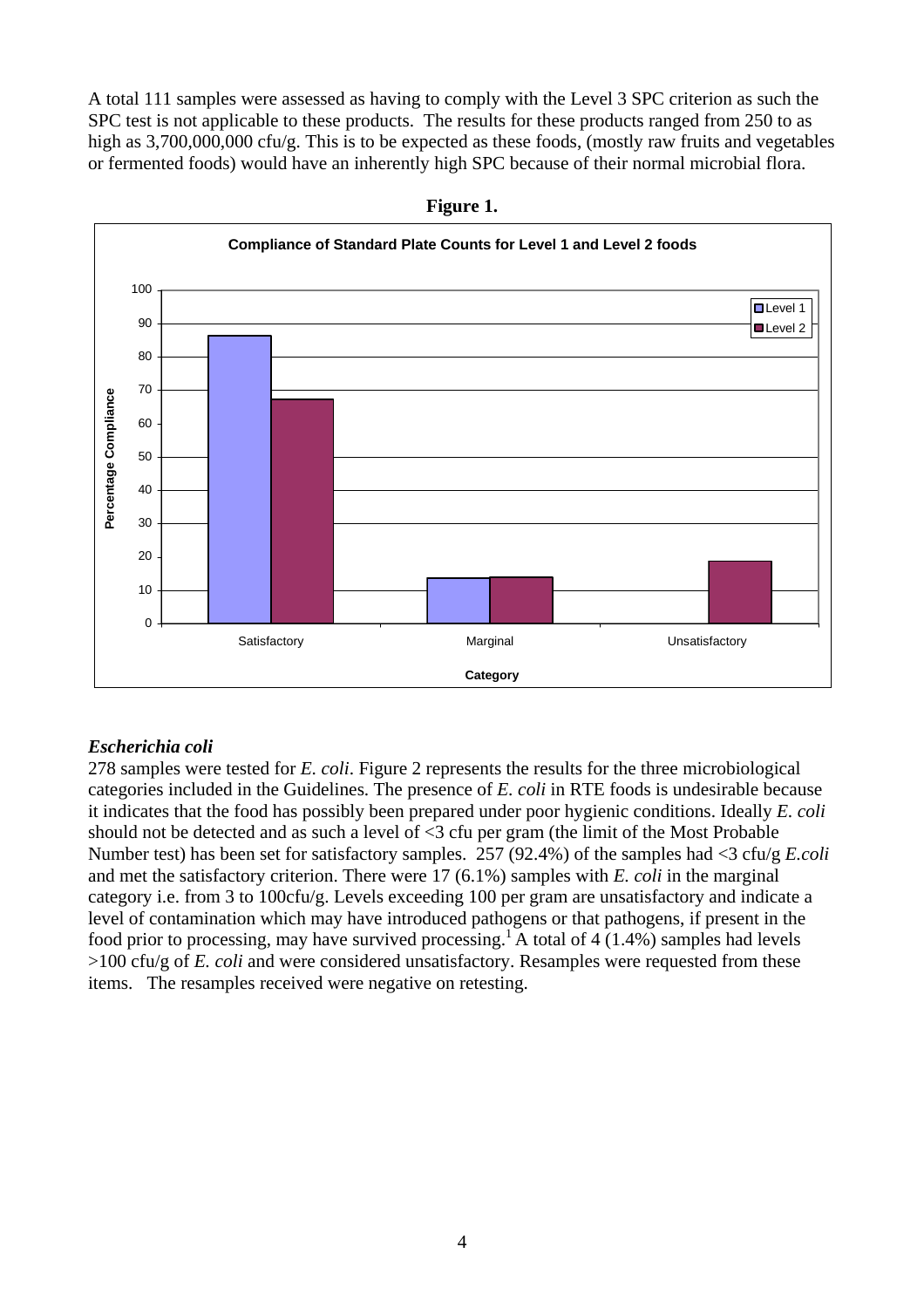**Figure 2.** 



# **Coagulase positive** *Staphylococci*

278 RTE samples were tested for coagulase positive *Staphylococci.* 266 (95.7%) of the samples were in the satisfactory category, i.e. <100 cfu/g, while 12 samples (4.3%) were in the marginal category i.e. 100-1000cfu/g. There were no samples in the unsatisfactory or Potentially Hazardous categories. See Figure 3. The positive results for coagulase positive *Staphylococci* ranged from 50- 750cfu/g. The presence of coagulase positive *Staphylococci* indicate that handling and/or time/temperature abuse of a food is likely to have occurred due to improper procedures during food preparation.



**Figure 3**